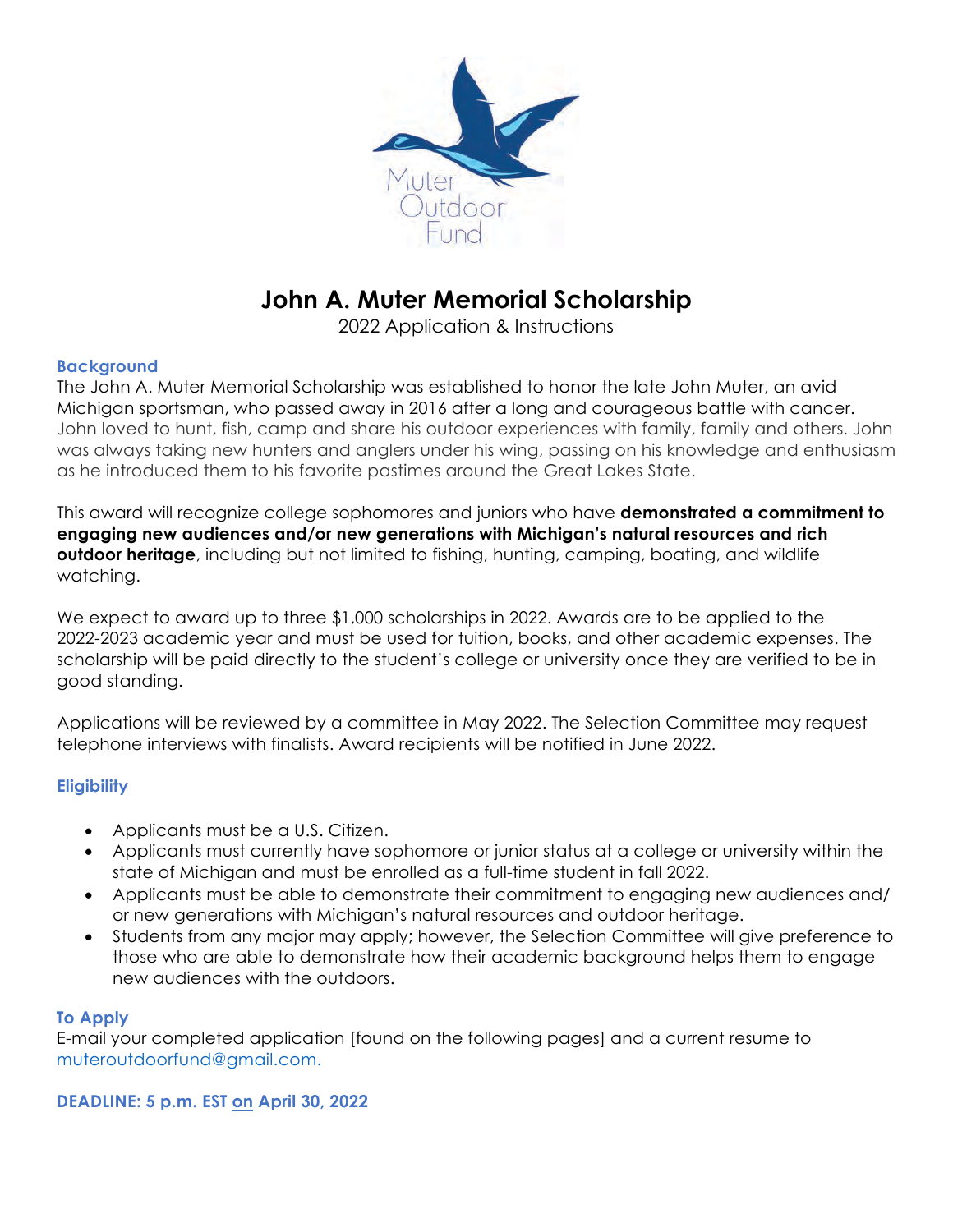

## **John A. Muter Memorial Scholarship**

2022 Application

### **APPLICANT INFORMATION:**

| <b>FIRST NAME</b>                                                                                                                                                                          | <b>LAST NAME</b> |                         |                   | <b>MIDDLE INITIAL</b> |
|--------------------------------------------------------------------------------------------------------------------------------------------------------------------------------------------|------------------|-------------------------|-------------------|-----------------------|
| <b>CURRENT ADDRESS</b>                                                                                                                                                                     | <b>CITY</b>      |                         | <b>STATE</b>      | ZIP                   |
| PERMANENT ADDRESS                                                                                                                                                                          | <b>CITY</b>      |                         | <b>STATE</b>      | ZIP                   |
| <b>BEST E-MAIL ADDRESS</b>                                                                                                                                                                 |                  |                         | <b>BEST PHONE</b> |                       |
| <b>ACADEMIC INFORMATION:</b>                                                                                                                                                               |                  | <b>Select One</b>       |                   |                       |
| <b>CURRENT SCHOOL</b>                                                                                                                                                                      |                  | <b>CURRENT STATUS</b>   |                   | EXPECTED GRAD [MO/YR] |
| MAJOR(S)                                                                                                                                                                                   |                  | MINOR(S)                |                   |                       |
| <b>REFERENCES:</b><br>Please provide contact information for 2 references who can speak to your commitment to engaging new<br>audiences and new generations with the outdoors in Michigan. |                  |                         |                   |                       |
| PEEEPENCE 1 NAME                                                                                                                                                                           |                  | <b>POSITION / TITLE</b> |                   |                       |

| KEFEKEINUE I INAIVIE       | <b>FUSHIUIN</b> / HILE |  |
|----------------------------|------------------------|--|
| <b>BEST E-MAIL ADDRESS</b> | <b>BEST PHONE</b>      |  |
| <b>REFERENCE 2 NAME</b>    | POSITION / TITLE       |  |
| <b>BEST E-MAIL ADDRESS</b> | <b>BEST PHONE</b>      |  |